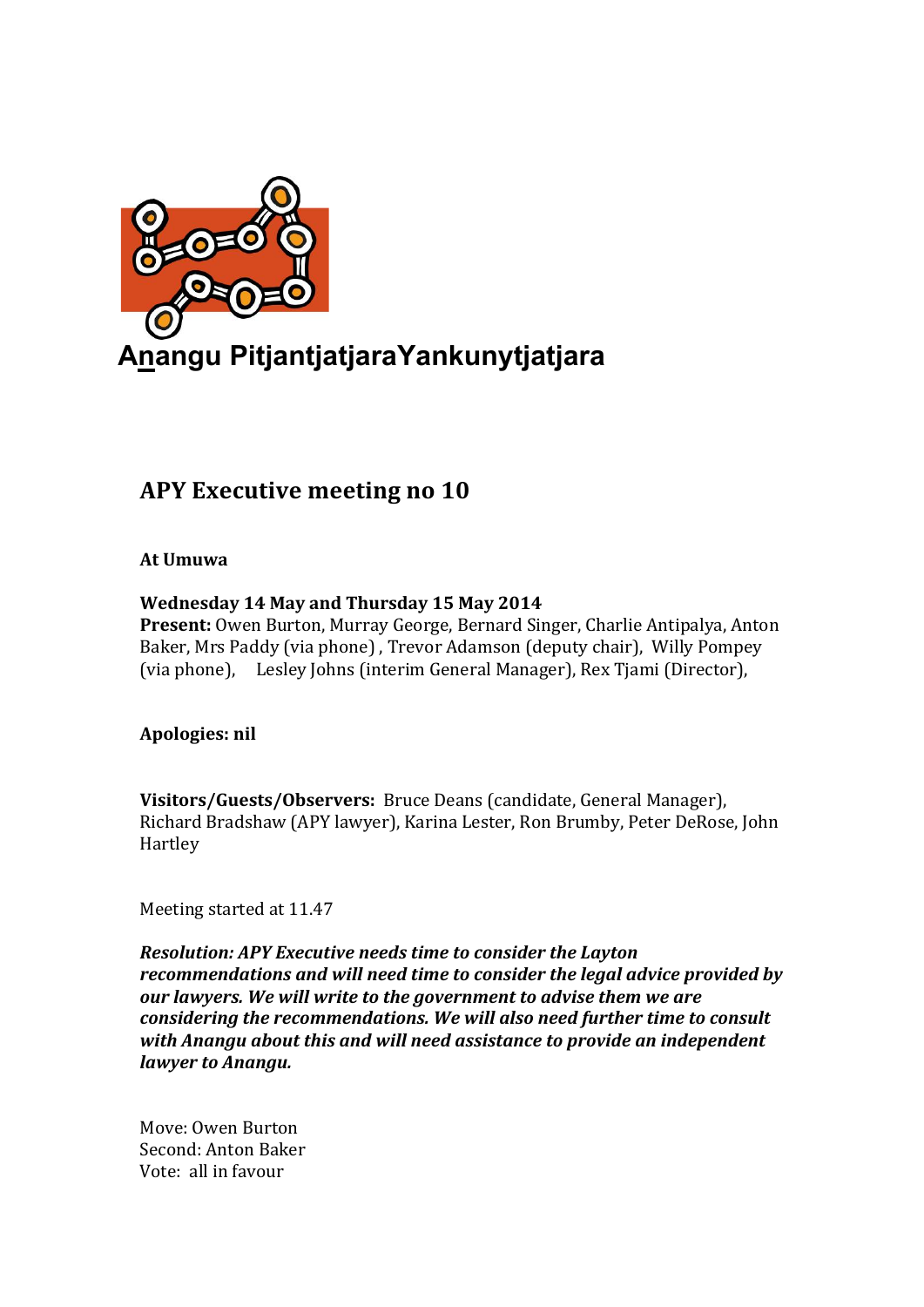*Resolution: That the APY Executive will offer Mr Deans the role of General Manager for an 18 month period, with a 6 month probationary period. The terms and conditions will be agreed with Mr Deans before being presented to the Minister for approval. The commencement date will be as soon as possible after the Minister has approved the conditions*

Move: Murray George Second: Owen Burton Vote: all in favour

#### *Resolution: The APY Executive endorses each of the 11 resolutions from the* Law and Culture meeting from 13 May. The APY Executive continues in its *support for the exhibition.*

Moved: Trevor Adamson Second: Charlie Vote: all in favour

#### **Resolution: The APY Law and Culture committee is a proper sub committee** of the APY Executive, appointed by APY.

Moved: Murray George Second: Anton Vote: all in favour

**Resolution: APY approves the SA Heritage Assessments for the housing blocks at Pukatja, Pipalytjaraa, Kalka, Indulkana** Moved: Owen Burton Second: Trevor Adamson Vote: All in favour

**Resolution: APY agrees to the Government request that a small contract for some road works at Amata be given to ODT to save money, as they already** have their equipment in the vicinity.

Moved: Owen Burton Second: Trevor Adamson Vote: all in favour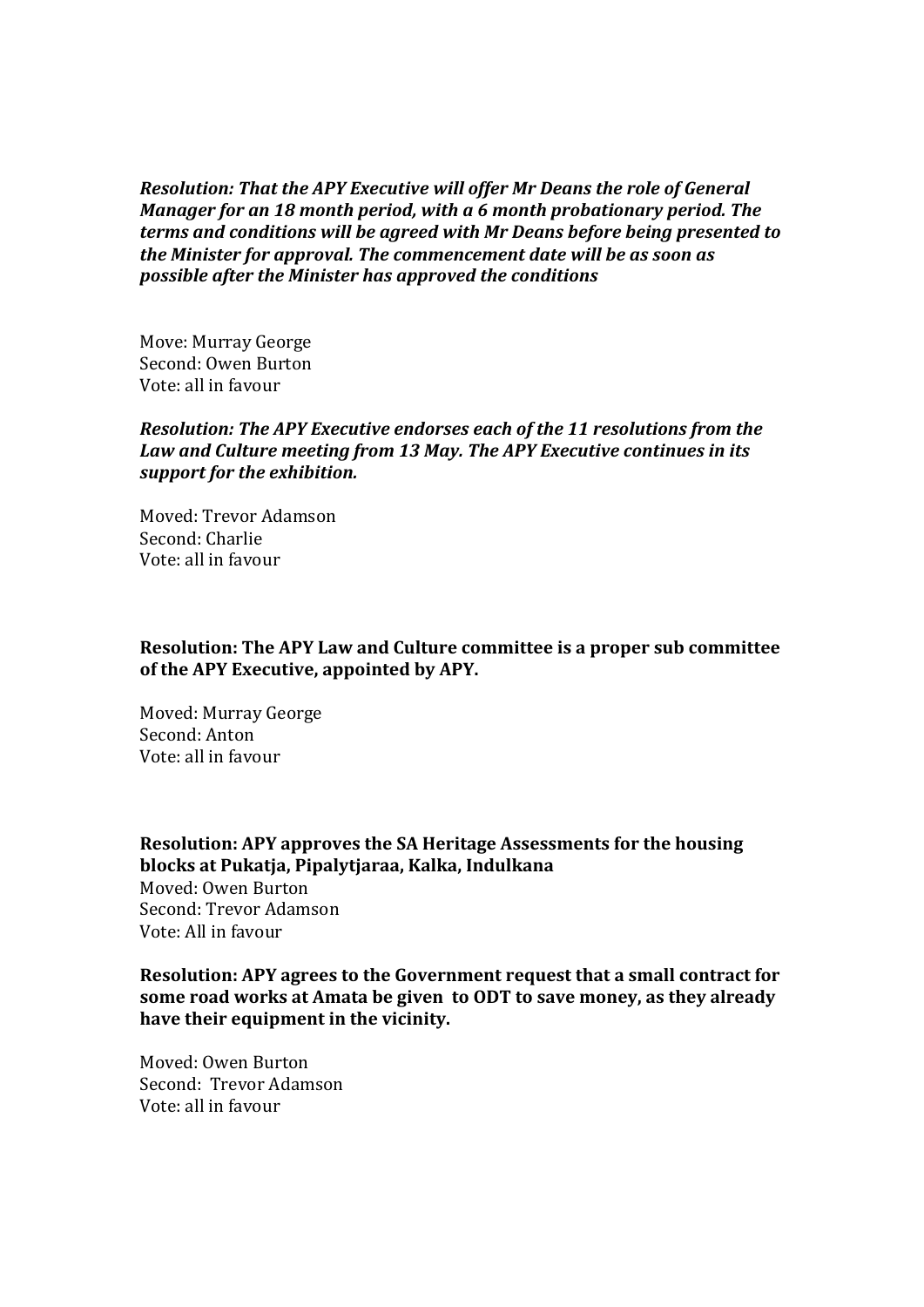**Resolution: Confirming that Lesley Johns has been and continues to be the interim General Manager from April 6 - June 10 or such later date as the** new General Manager, Mr Deans takes up his appointment and she will **remain engaged after by APY in the role of Deputy General Manager/Senior Executive Officer to assist Mr Deans for 6 months.** 

Move: Trevor Adamson Second: Owen Burton Vote: all in favor

#### *Resolution: That APY Continues with the Review into cattle and camel* **business and work with ILC to establish a committee to strengthen the** *business.*

Move: Charlie Second anton Vote: all in favour

**Resolution: The council of Elders are nothing to do with APY and are not a** committee of APY and do not represent APY. It has no authority to speak on **behalf of APY. And it should not use the name of APY because it is misleading and deceptive.**

MOVE : Murray George SECOND: Charlie Antipalya VOTE: All in favour **Resolution: That resolutions passed by the APY executive should be placed** on the APY website, but not the minutes. **Resolutions containing information specially confidential to APY may be excluded.**

Moved: Owen Burton Second: Murray George Vote: all in favour